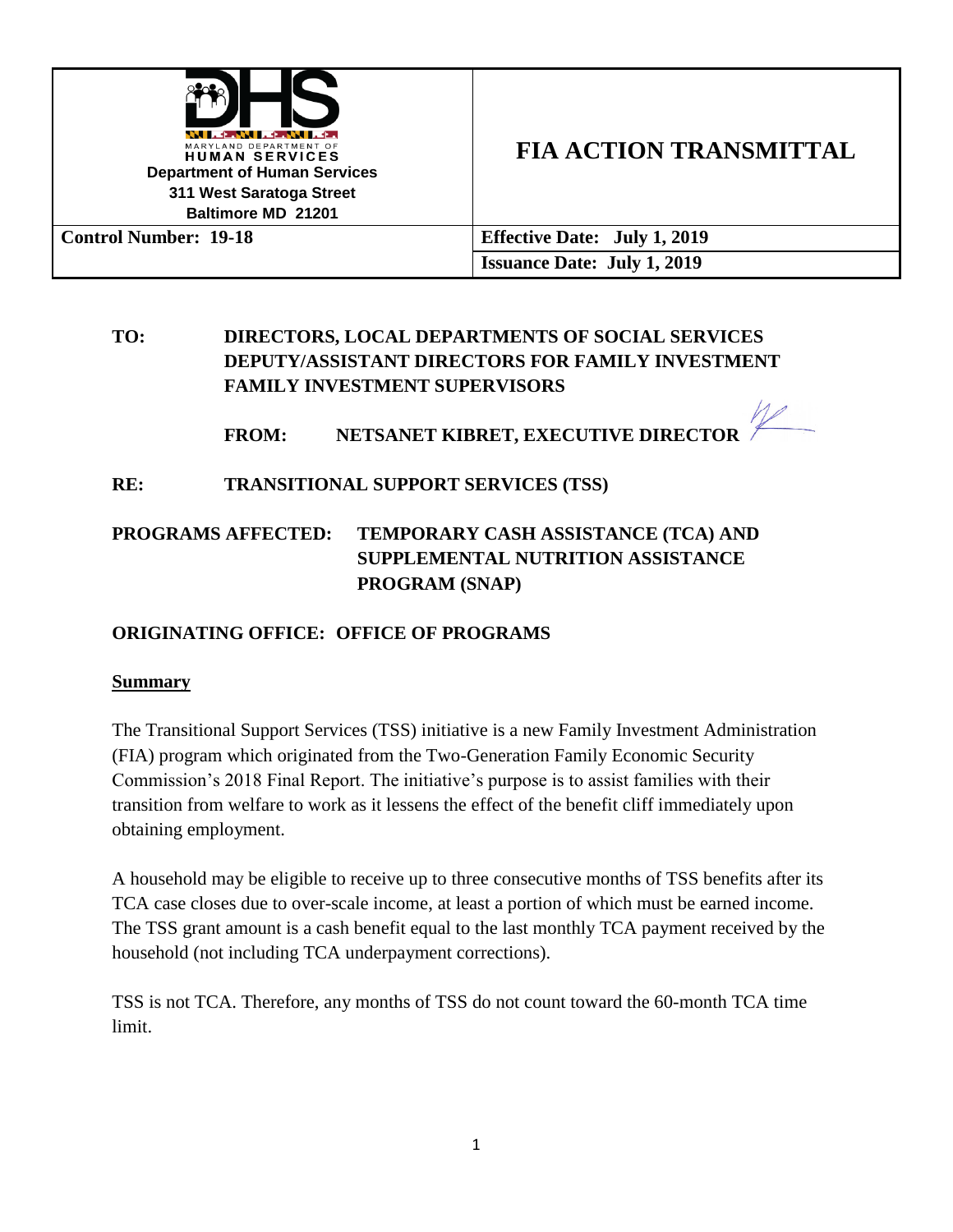## **Action Required**

#### Eligibility Overview

Beginning July 1, 2019 certain TCA households will be eligible for TSS.

Households are eligible for the TSS benefit if all of the following criteria are met:

- The household received TCA for at least two consecutive months prior to the TCA case closing, and the household's TCA case must have closed due to over-scale or gross overscale income. At least a portion of the household's income considered in the TCA eligibility determination must be earned income or self-employment income.
- The case closure must take place on or after July 1, 2019 in order for the household to be eligible for the TSS benefit.
- The maximum number of months for which a household may receive TSS is three months.
- Individuals sanctioned at the time of the TCA closure are not eligible for TSS and TCA disqualified individuals are not considered part of the TSS household. Both needy and non-needy caretaker relatives are ineligible.

#### Breaking the TSS 3-Month Period

Once TSS begins, a household will continue to receive the benefit for three consecutive months. TSS benefits will only end before the three month period ends if:

- 1. TCA is approved once again; or
- 2. A member of the household dies.

If the death of a member of the TSS household is confirmed, existing policy should be followed to correctly code the deceased person in CARES.

#### TSS Closure and TCA Reapplication

A household cannot receive TSS and TCA in the same month. As a part of the clearances for TCA applications, the LDSS must confirm that no household members currently receive TSS benefits. This can be done by viewing the Benefit History Listing (BENL) screen. TSS payments will have a hashtag sign (#) next to them to differentiate them from regular TCA payments. The LDSS can then determine if future TSS payments are due to the household based on the number of consecutive TSS payments previously received.

If a TCA application will be approved before TSS has ended, the LDSS must deny the TCA in the appropriate month(s) to ensure the household does not receive TCA in the same month in which it receives TSS.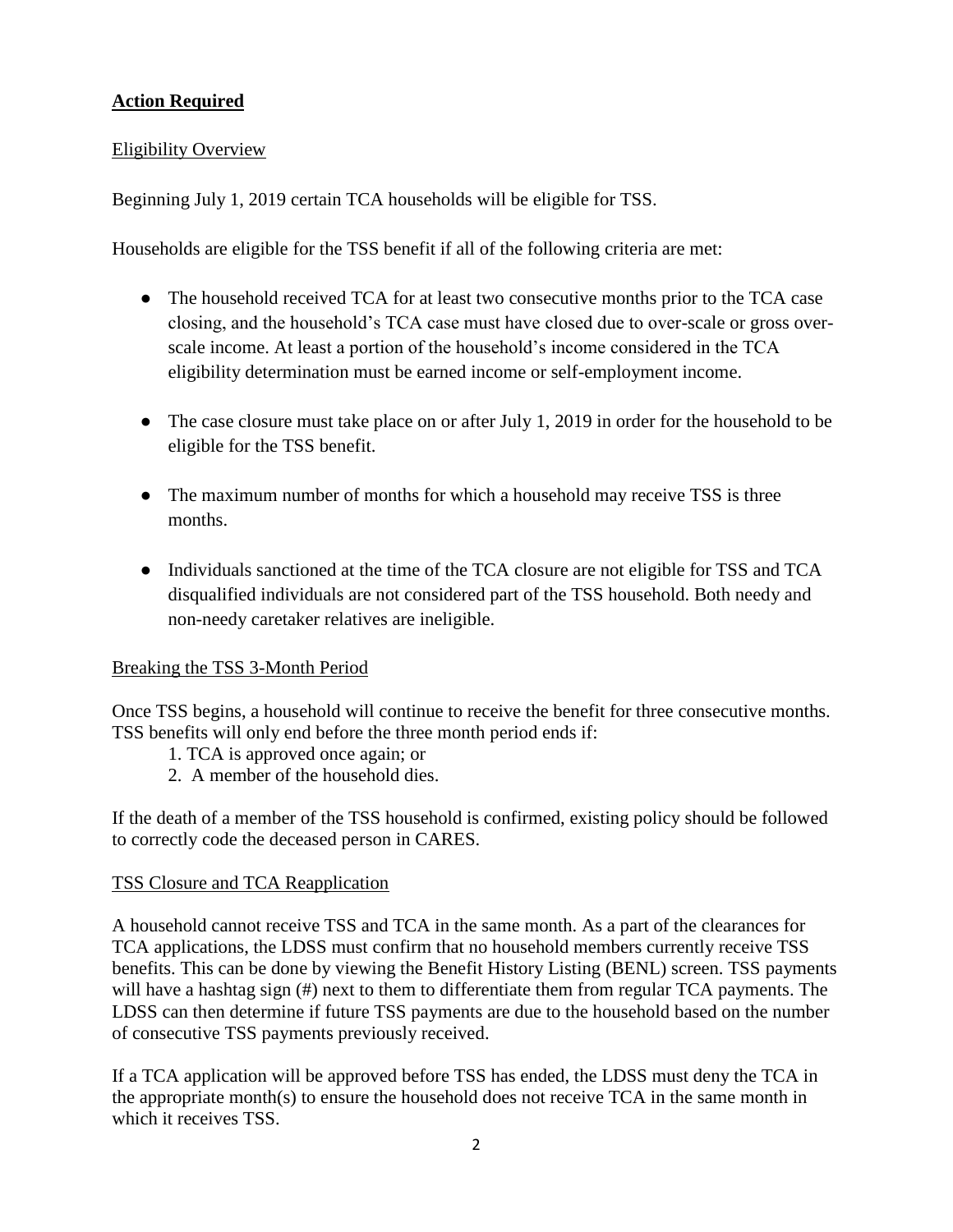If a household member was active on another TCA assistance unit (AU) within the past four months it is important to check that AU for potential TSS benefits as well.

If a household wishes to apply for TCA before TSS benefits have ended, the LDSS must explain to the household whether TCA or TSS would be most beneficial, but it must not make a decision on behalf of the household.

#### Impact on SNAP Benefits

Households that are eligible for TSS will also be eligible for transitional SNAP benefits. Transitional SNAP benefits will begin at the same time as the TSS. The policy for calculation of transitional SNAP benefits will not change.

## **Attachments**

- TCA Manual Section 1311
- SNAP Manual Section 420.12

## **Training**

A training webinar will be available on The HUB by Monday, June 24, 2019.

## **References**

Two-Generation Family Economic Security Commission's 2018 Final Report [https://governor.maryland.gov/ltgovernor/wp-content/uploads/sites/2/2019/01/FINAL-Report-](https://governor.maryland.gov/ltgovernor/wp-content/uploads/sites/2/2019/01/FINAL-Report-Two-Generation-Family-Economic-Security-Commission-12.28.18.pdf)[Two-Generation-Family-Economic-Security-Commission-12.28.18.pdf](https://governor.maryland.gov/ltgovernor/wp-content/uploads/sites/2/2019/01/FINAL-Report-Two-Generation-Family-Economic-Security-Commission-12.28.18.pdf)

## **Inquiries**

For policy-related questions, please complete the [FIA Policy Information Request Form](http://kb.dhs.maryland.gov/family-investment-administration/contact-us-with-your-fia-program-eligibility-policy-question/) found on Knowledge Base as shown in the screenshot below.